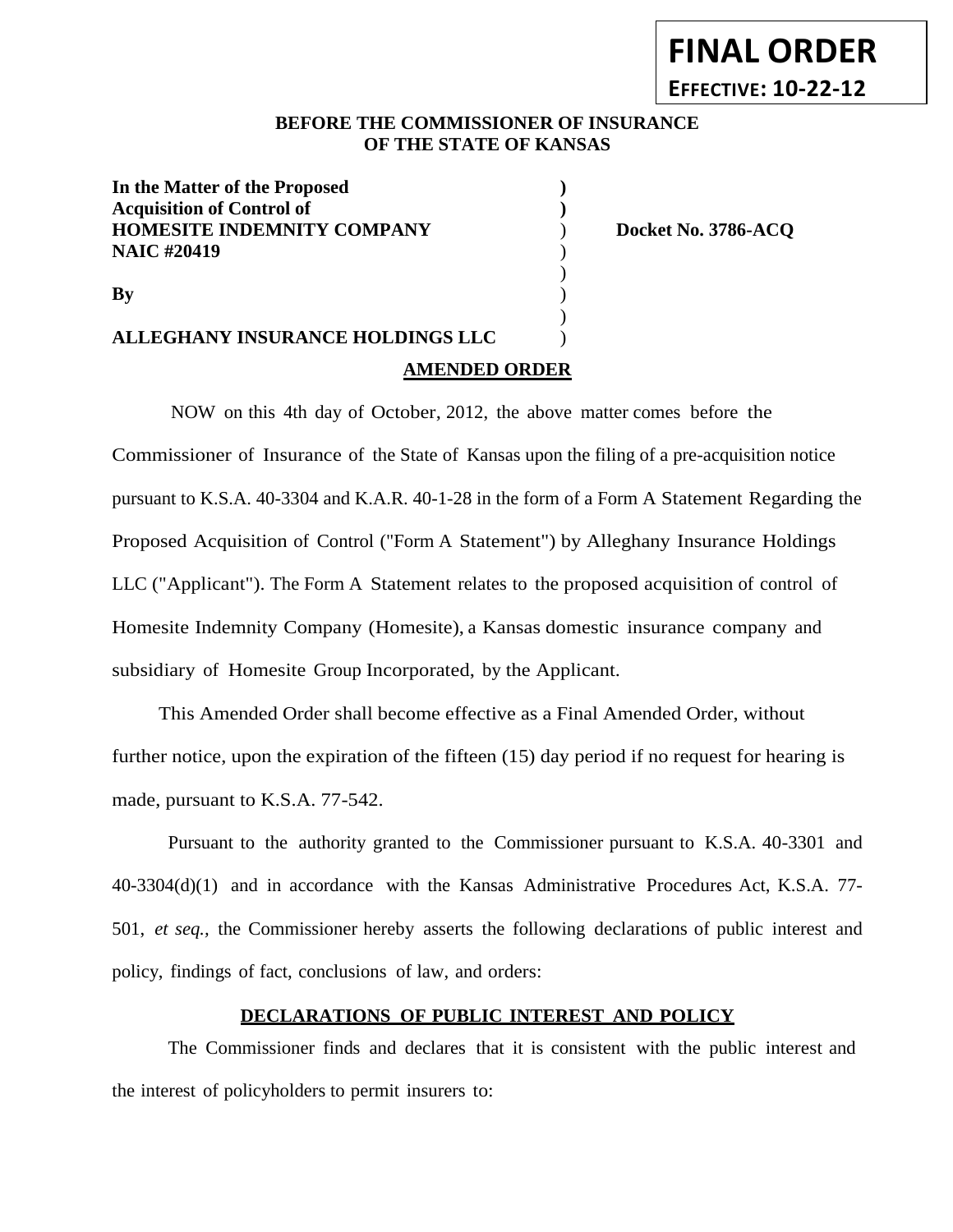- (a) engage in activities which would enable insurers to make better use of management skills and facilities;
- (b) diversify into new lines of business through acquisition and/or organization of subsidiaries;
- (c) have free access to capital markets which could provide funds for insurers to use in diversification programs;
- (d) implement sound tax-planning conclusions; and
- (e) serve the changing needs of the public and adapt to changing conditions of the social, economic and political environment so that insurers are able to compete effectively and to meet the growing public demand for institutions capable of providing a comprehensive range of financial services.

The Commissioner further finds and declares that the policies and purposes in K.S.A. 40-3301, *et seq.,* promote the public interest by:

- (a) facilitating the achievement of the objectives enumerated in K.S.A. 40-3301 and set above;
- (b) requiring disclosure of pertinent information relating to changes in control of an insurer;
- (c) requiring disclosure by an insurer of material transactions and relationships between the insurer and its affiliates, including certain dividends paid by the insurer; and
- (d) providing standards governing material transactions between an insurer and its affiliates.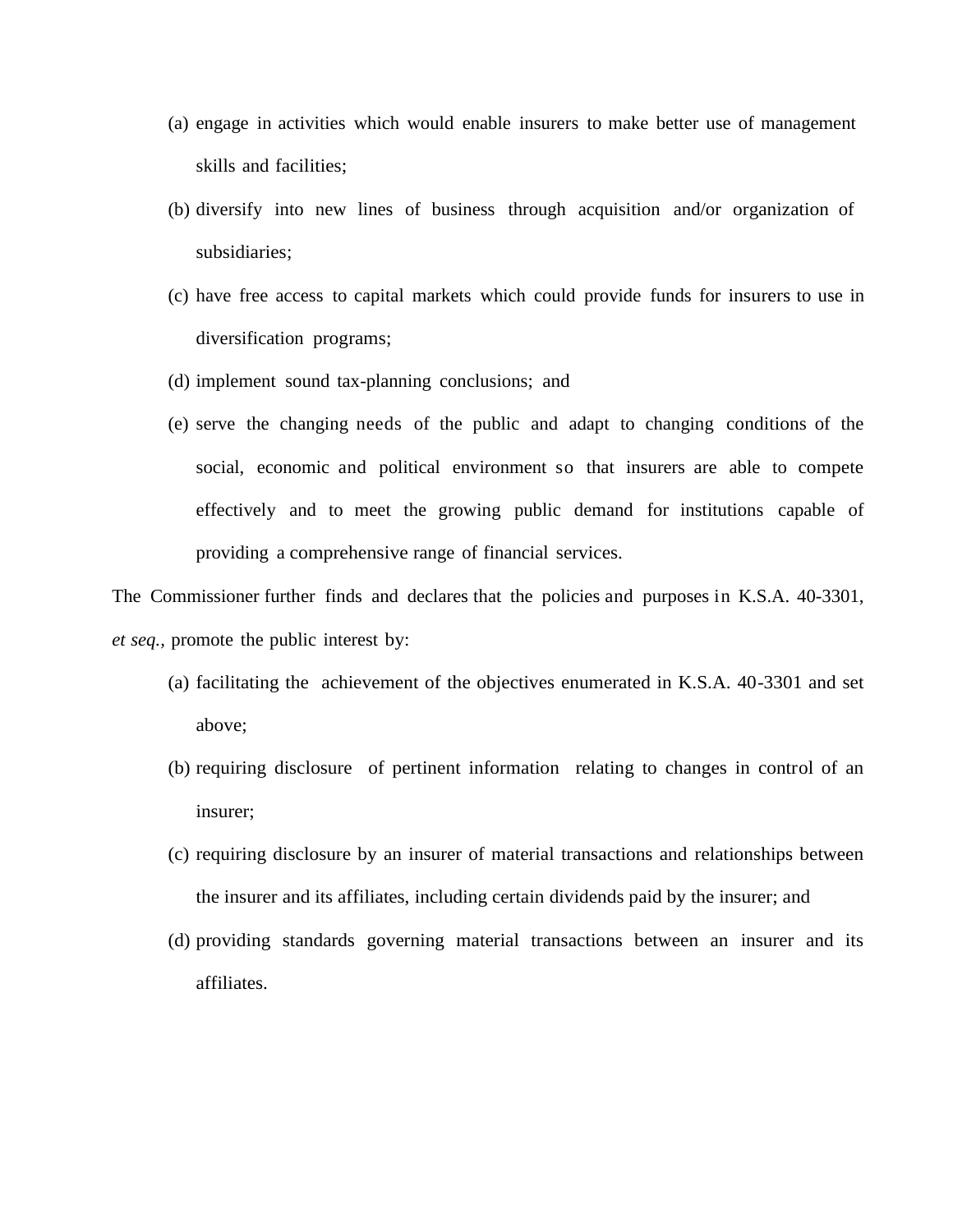#### **FINDINGS OF FACT AND CONCLUSIONS OF LAW**

The findings and conclusions stated herein are based upon the statements made by Applicant in the Form A Statement and accompanying documents made under oath and filed with KID by Applicant pursuant to K.S.A. 40-3304(b) and K.A.R. 40-1-28.

1. Significant do cuments have been reviewed by representatives of the Financial Surveillance and Legal Divisions of KID, and the Commissioner has had the benefit of their technical expertise and advice as provided in K.S.A. 77-546(c).

2. The purpose of the filing of the Form A Statement is to seek authority from KID for the proposed acquisition of control of Homesite by the Applicant. The terms and conditions of the proposed acquisition are more fully set forth in the Form A Statement filed with the Commissioner dated November 9, 2007, pursuant to the Kansas Insurance Holding Companies Act, K.S.A. 40-3301, *et seq.*

3. Applicant submitted various Exhibits to the Form A Statement, including, but not limited to, the Stock Purchase Agreement by and between Homesite Group Incorporated and Applicant dated December 5, 2006; organizational charts, financial statements, and other related agreements.

4. The staff of KID have inspected and reviewed the contents of the Form A Statement and Exhibits attached thereto, to the extent necessary, and found that the filing of the Form A Statement and Exhibits are in accordance with K.S.A. 40-3304 and K.A.R. 40-1- 28 and that the Form A Statement and Exhibits have provided the information required under Kansas statutes to enable the Commissioner to render a decision on the application.

5. Homesite Indemnity Company, a Kansas property and casualty company, was organized under the laws of Kansas on July 14, 1948 and was admitted to Kansas on February 14, 1949.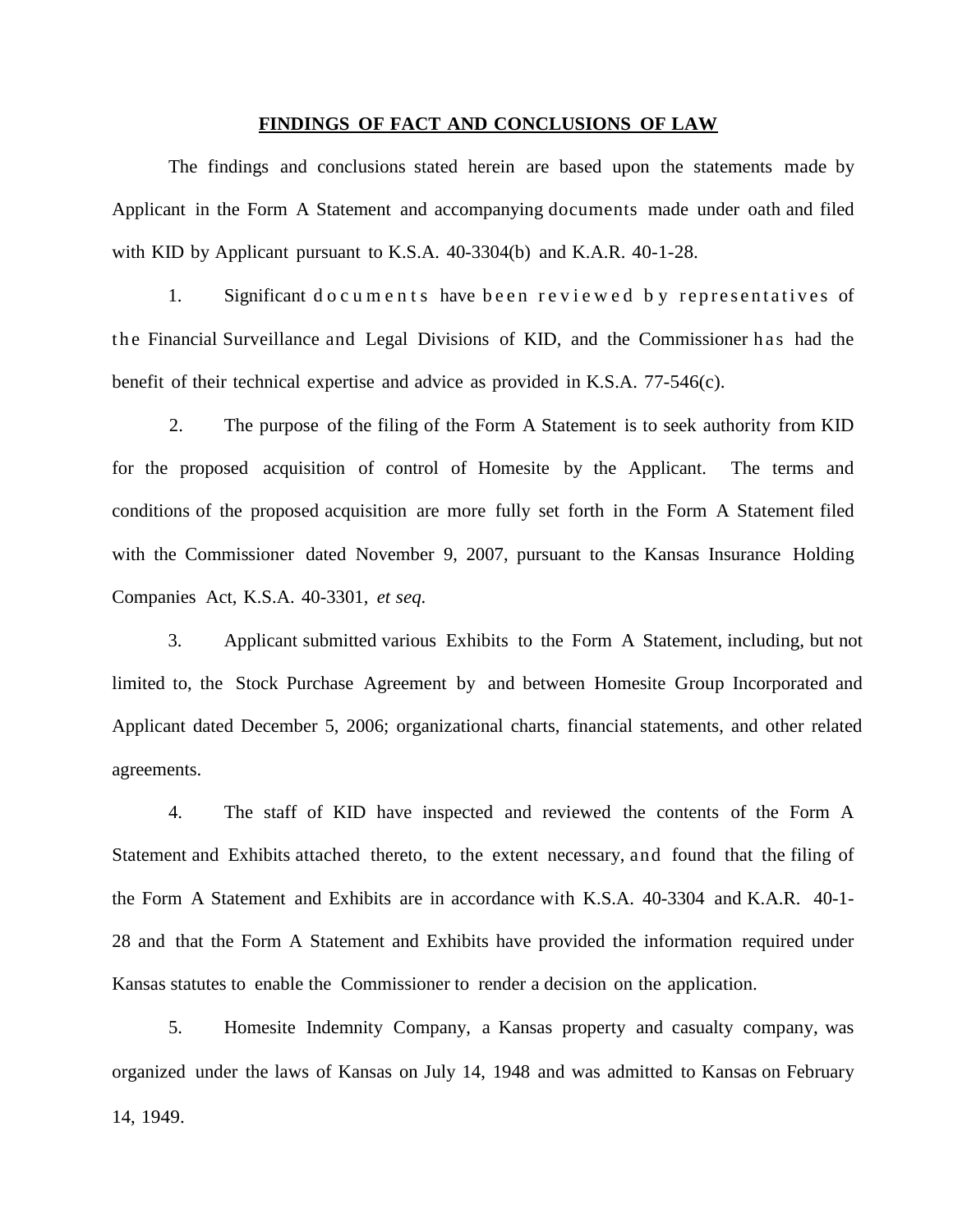6. Homesite is a wholly owned subsidiary of Homesite Group Incorporated.

7. Applicant, a Delaware limited liability company, is a wholly owned subsidiary of Alleghany Corporation, a publicly traded company that is listed on the New York Stock Exchange.

8. On or about January 17, 2005 Morgan Stanley Capital Partners Ill, L.P., HOC Investors, L.P., and The Plymouth Rock Company Incorporated filed formal Disclaimers of Affiliation or Control in regard to Homesite Group Incorporated with the Kansas Insurance Department ("KID") for review and approval. Following a request by KID for additional information regarding the Disclaimers the parties submitted revised Disclaimers of Affiliation or Control on or about May 24, 2005. The revised Disclaimers were approved by KID on June 21, 2005.

9. Homesite Group Incorporated, Applicant, and for the purpose of joining in Section 6.2 only, but not otherwise, James M. Stone, The Plymouth Rock Company Incorporated, Morgan Stanley Capital Partners III L.P., MSCP 111 892 Investors, L.P., Morgan Stanley Capital Investors, L.P., and HOC Investors, L.P. entered into a Stock Purchase Agreement, dated December 5, 2006, contemplating the issuance and sale by Homesite Group Incorporated to Applicant an aggregate of 85,714 shares ("the shares"), par value \$0.01 per share, for an aggregate purchase price equal to \$119,999,600 of common stock of Homesite Group Incorporated, which upon completion of the transaction would represent approximately 32.9% of the issued and outstanding shares of common stock of Homesite Group Incorporated.

10. Under the terms of the Stock Purchase Agreement, Applicant did not have any right to become a party to the Shareholders Agreement, dated February 27, 2004, nor did Applicant have any of the rights and benefits, including the right to representation on the board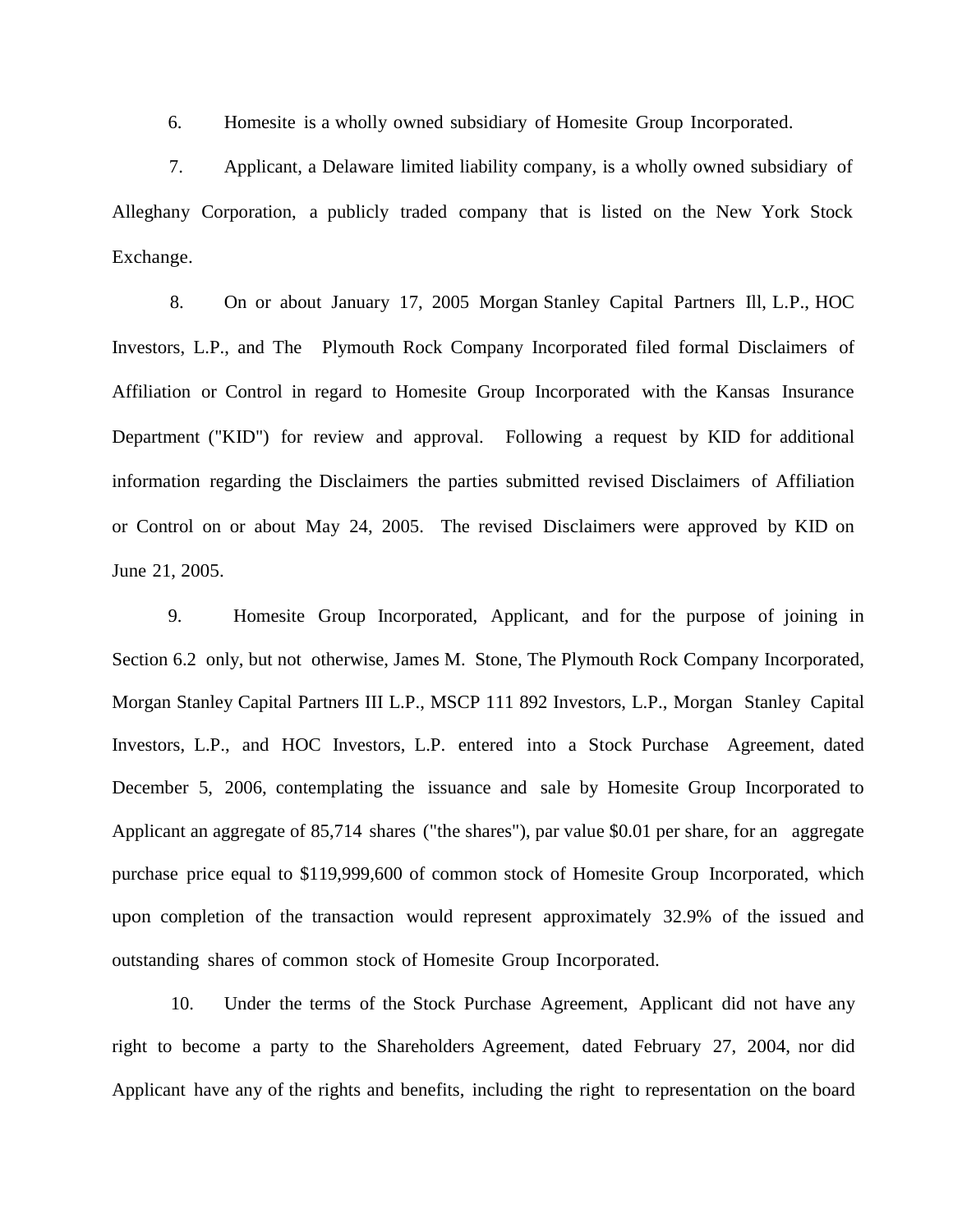of directors, provided by the Shareholders Agreement, which was set to expire on October 31, 2007.

11. On December 7, 2006, Applicant requested an order exempting Applicant from the filing and approval requirements of K.S.A.  $40-3304(a)$ . On December 28, 2006, the KID issued an order, Docket No. 3609-EX, approving the exemption.

12. On November 9, 2007, Applicant filed a certified copy of Form A Statement w ith exhibits Regarding the Proposed Acquisition of Control ("Form A Statement") by Applicant to become a controlling party of Homesite upon the expiration of the Shareholders Agreement.

13. On October 19, 2007, the Shareholders Agreement was extended to December 14, 2007.

14. On or about November 21, 2007, the Shareholders Agreement was further extended to June 2, 2008 or the date on which any required applications for change of control have been approved by the relevant regulatory jurisdictions.

15. On December 29, 2006, Homesite and Applicant completed the purchase of the shares and as a result, Applicant owns approximately 32.9% of the 260,538.74 shares of common stock of Homesite.

16. Review of the evidence establishes that after the acquisition of control as proposed in the Form A Statement, Applicant will be able to satisfy the requirements necessary for maintaining the business of Homesite to the satisfaction of any policyholders.

17. The evidence establishes that, after the acquisition of control as proposed in the Form A Statement, Homesite will be able to satisfy the requirements for the issuance of a license to write the line or lines of business for which they are presently licensed.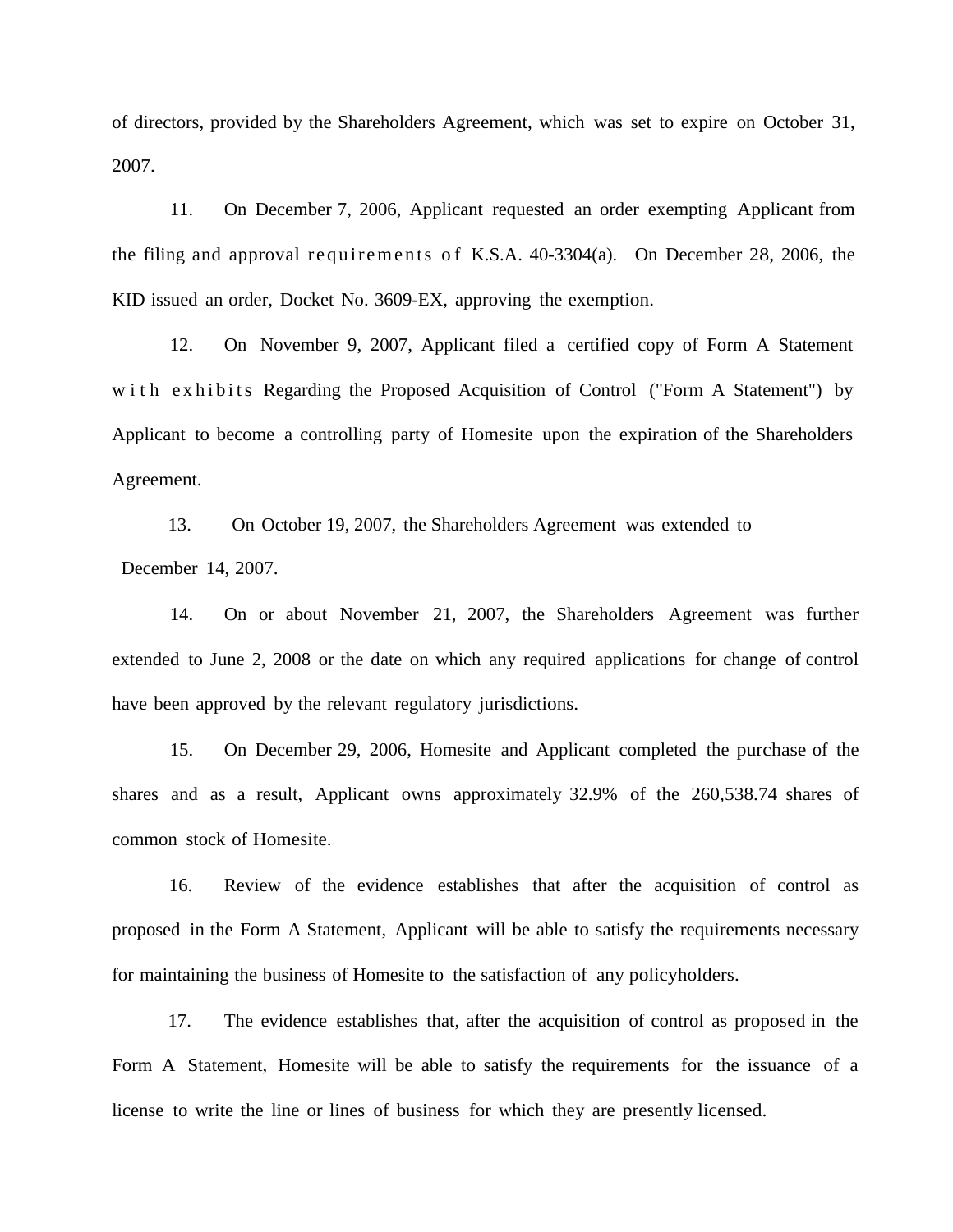18. No evidence has been introduced to establish that the financial condition of Applicant will jeopardize the financial stability of Homesite or prejudice the interests of any policyholders.

19. Evidence has been introduced which shows that Applicant has no plans or proposals to liquidate Homesite, sell its assets, or consolidate or merge it with any person, or to make any other material change in its business or corporate structure or management which would be unfair and unreasonable to the policyholders of Homesite and not be in the public interest.

20. Evidence has been introduced to establish that the competence, experience and integrity of those persons who will control the operations of the Homesite after the acquisition are such that it will be in the interests of the policyholders of Homesite and of the public interest to permit the acquisition.

21. Evidence has been introduced to establish that Applicant's acquisition of Homesite will not be hazardous or prejudicial to the insurance-buying public.

22. The Form A Statement is in compliance with the provisions of the Kansas Insurance Holding Companies Act, K.S.A. 40-3301, *et seq.* and K.A.R. 40-1-28.

25. The evidence submitted supports approval of the proposed acquisition of control of Homesite by the Applicant, subject to certain conditions and requirements and effective as of the date of the original order, February 28, 2008.

26. At the time of the Applicant's submission of the Form Statement evidence supported the conclusion that the Applicant was the Ultimate Controlling Person(s) of Homesite.

27. On July 30, 2012, Homesite informed KID that during the course of a multi-state financial examination it had been determined by the regulatory authorities conducting such examination that Alleghany Corporation is the Ultimate Controlling Person(s) of Homesite.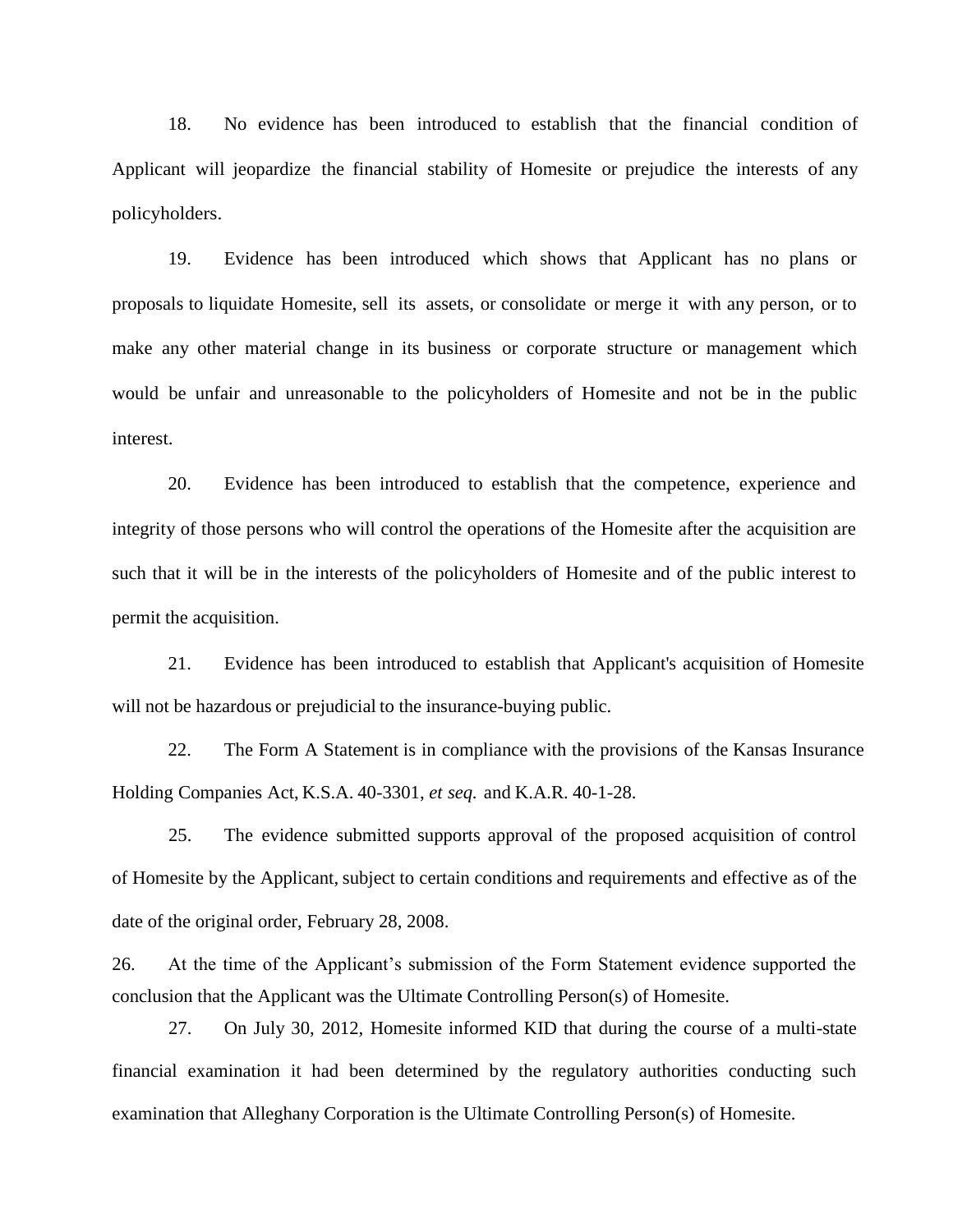28. In connection with such determination by the regulatory authorities, on August 13, 2012, Homesite submitted an amended Form B reflecting Alleghany Corporation as the Ultimate Controlling Person(s).

# **IT IS THEREFORE ORDERED BY THE COMMISSIONER OF INSURANCE THAT:**

1. The application by Applicant to acquire control of Homesite Indemnity Company, a subsidiary of Homesite Group Incorporated, in the manner set forth in the Form A Statement and Exhibits attached thereto was approved pursuant to K.S.A. 40-3304, and subject to notice of either the expiration of the existing Shareholders Agreement or the signing of a new Shareholders Agreement.

2. The Ultimate Controlling Person is Alleghany Corporation.

3. The Commissioner of Insurance retains jurisdiction over the subject matter of this proceeding and over the parties for the purpose of entering such further order or orders as may be deemed proper.

**IT IS SO ORDERED THIS 4th DAY OF OCTOBER, 2012, IN THE CITY OF TOPEKA, COUNTY OF SHAWNEE, STATE OF KANSAS.**



 $\angle$ s/ Sandy Praeger $\angle$ 3. Commissioner of Insurance

BY:

\_/s/ Zachary J.C. Anshutz\_\_\_\_\_ Zachary J.C. Anshutz General Counsel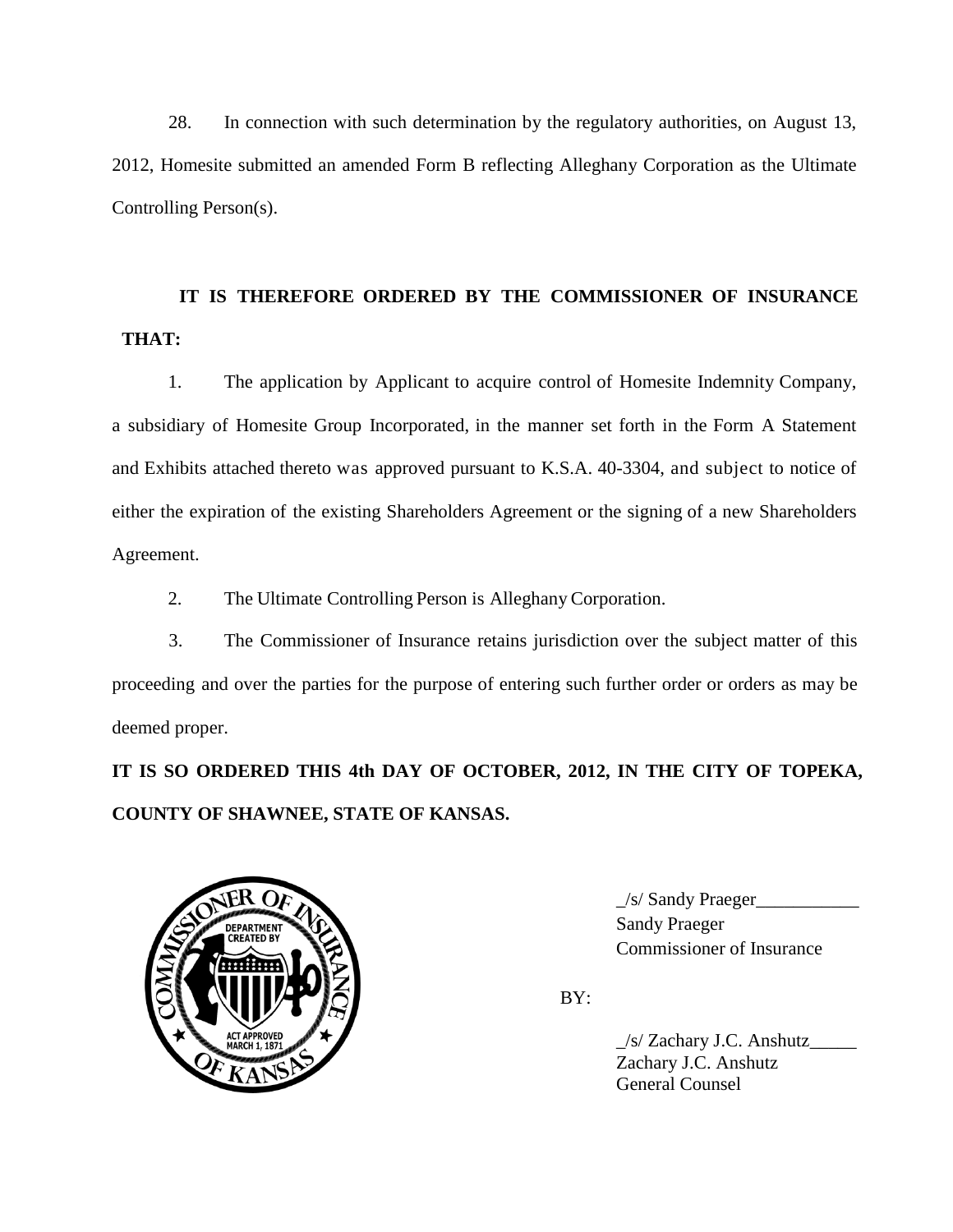#### **NOTICE OF RIGHTS**

Alleghany Corporation is entitled to a hearing pursuant to K.S.A. 77-537, the Kansas Administrative Procedure Act. If Alleghany Corporation desires a hearing, the company must file a written request for a hearing with:

Zachary J.C. Anshutz, General Counsel Kansas Insurance Department 420 S.W.  $9<sup>th</sup>$  Street Topeka, Kansas 66612

This request must be filed within fifteen (15) days from the date of service of this Order. If Alleghany Corporation requests a hearing, the Kansas Insurance Department will notify the company of the time and place of the hearing and information on the procedures, right of representation, and other rights of parties relating to the conduct of the hearing before the commencement of the same.

If a hearing is not requested in the time and manner stated above, this Order shall become effective as a Final Order upon the expiration of time for requesting a hearing, pursuant to K.S.A. 77-613. In the event that Alleghany Corporation files a petition for judicial review, pursuant to K.S.A. 77-613(e), the agency officer to be served on behalf of the Kansas Insurance Department is:

Zachary J.C. Anshutz, General Counsel Kansas Insurance Department 420 S.W.  $9<sup>th</sup>$  Street Topeka, Kansas 66612